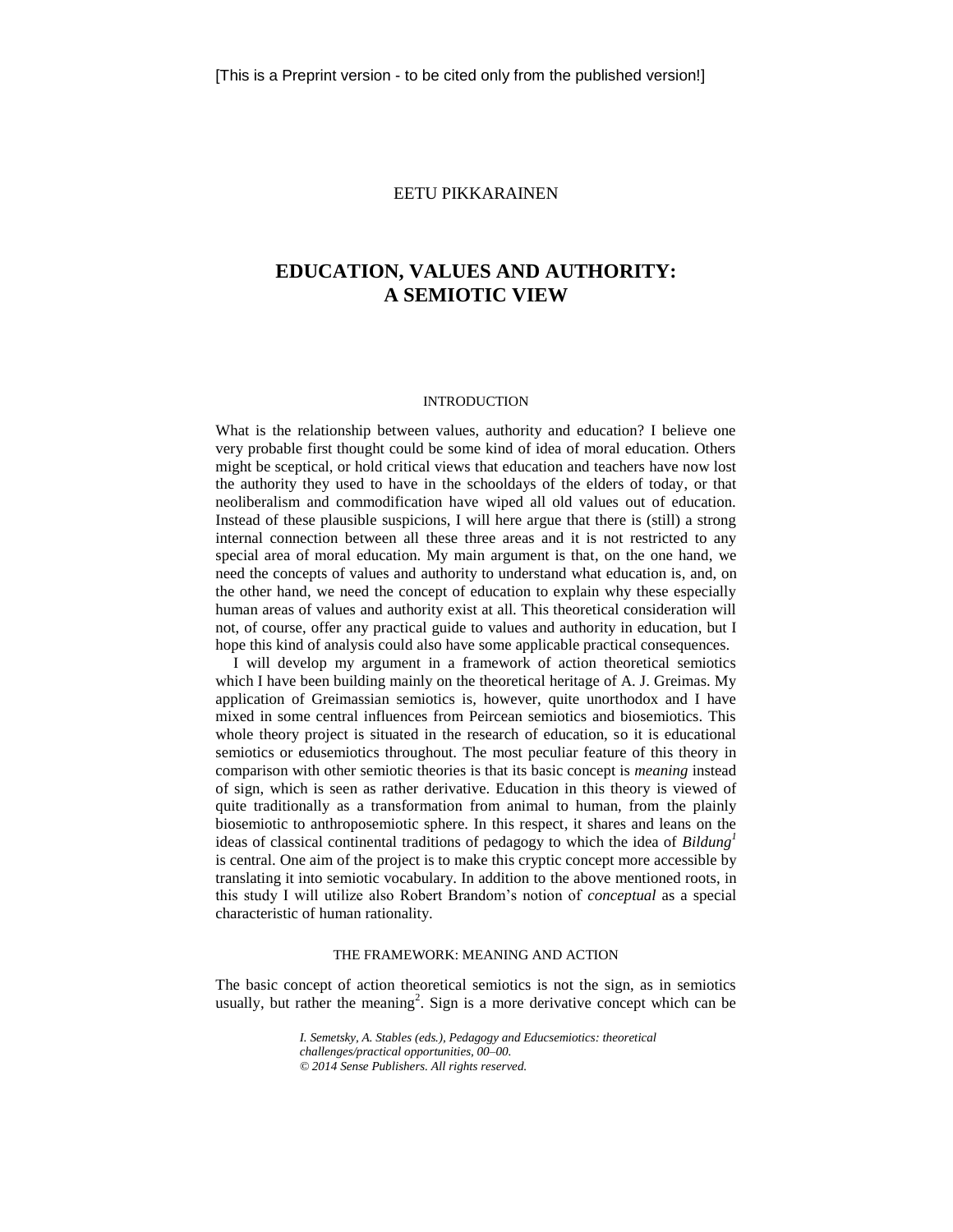defined as anything which has (or evokes) a meaning. Meanings are always of or about something and to or for someone<sup>3</sup> . We shall call that someone the *subject* and that something respectively the *object*. These names must not be understood here as any ontological categories, but just names for the termini of a temporary relationship of meaning. When meaning exists or happens, it takes place between two poles whose roles may be different so that this relationship is not symmetrical. Just to tell the poles apart, they have these more or less descriptive names so that the object is the one of which or about what this meaning is, and the subject is the one to whom the meaning is. In other words, we can say that the object is meaningful and it means something or rather somehow to the subject. The basic question of semiotics is how an object can be meaningful to a subject.

The relations of any entity are part of its being, the way it is. Without taking sides in the ontological dispute as to whether relations are primary over their termini or other way round, I hope we can safely state that the relationship can affect the being of its termini, but also the entities can affect their relationships and via them also other entities. So, for example, the being of a subject can change so that at one moment it is in one way and at the next moment it can be in another way. Of course, its being must all the time remain somewhat, or in some sense, similar and stable in order that we have a reason to call it the same subject at all. Whatever change takes place in the being of the subject, we probably cannot easily and evidently say what caused that change. The change could be caused spontaneously by the entity itself or it could be caused by some other entity via a certain relationship between them, or thirdly it could be changed just by pure chance - or perhaps it is caused by the joint effect of all of these. (Pikkarainen, 2013)

Further, we could assume that the way of being of all possible entities which can take part in a meaning relationship is active in such a way that they can at least in some circumstances cause changes to the ways of being of both themselves and others. The other side of the coin is a passive being, which etymologically does not mean inert stableness either, but rather is changing as a consequence of some effect, it suffers changes. So every relationship between a subject and an object is at least potentially interactive where both poles can affect and undergo changes to and from each other. Dewey (1985, 113) famously called this active and passive interaction as experience, but if we add to this his principle of continuation, we can call it action or interaction. This simplified basic framework for experience of meaning is depicted in figure 1.



"Passive" undergoing

*Figure 1. The circle of interaction*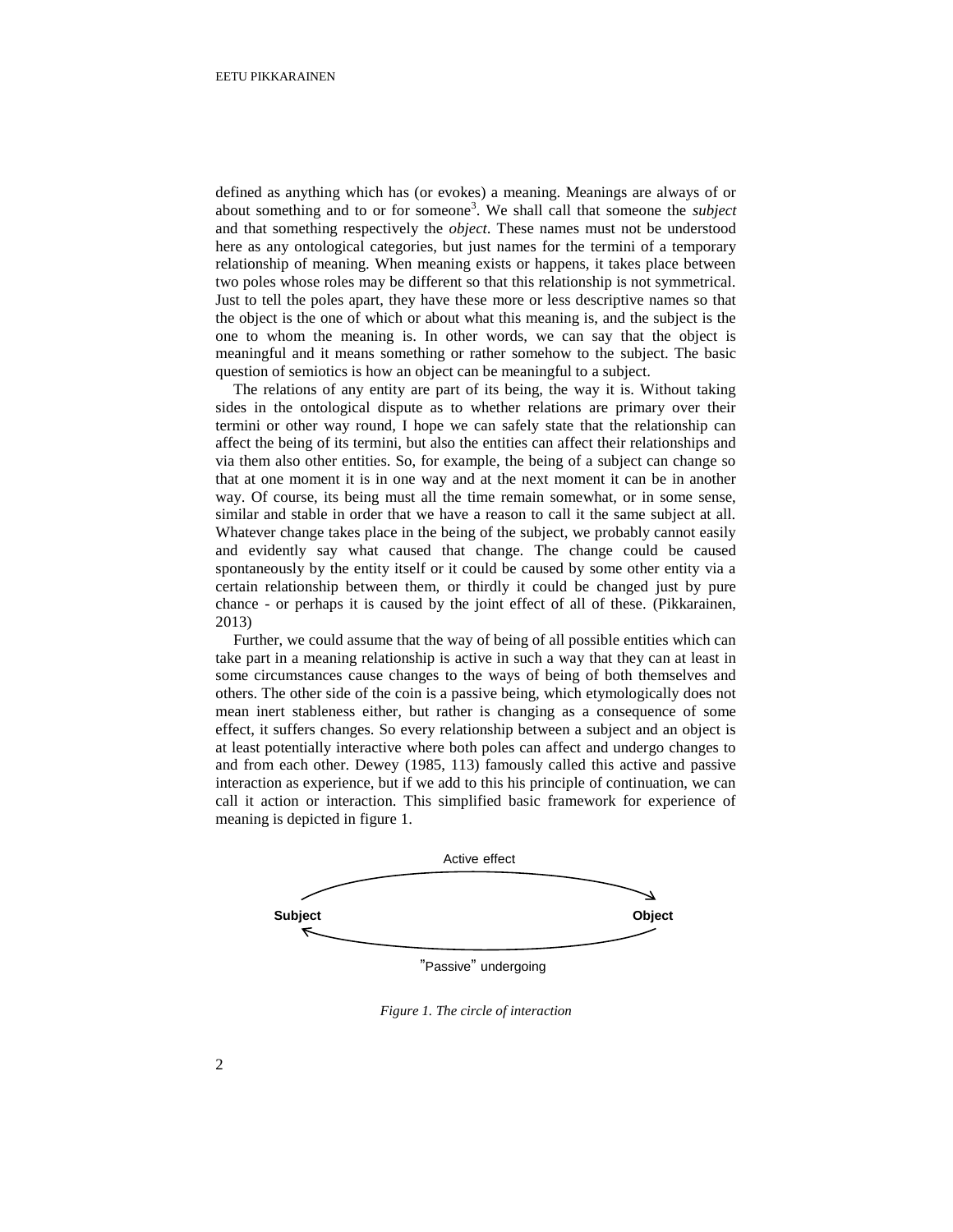Now the reader may protest that this is not at all about meaning but just about causality. However, this model differs from the received view of causality because this is two-way interaction between entities, and causality is often seen as a oneway effect or determination between events. Nevertheless, we could situate in the scheme of figure 1 in the place of subject for example some mechanical device like thermostat, or a simple entity like atom, and then we could discuss the question whether they experience meanings and what kind of meanings. I see no serious problem in this kind of discussion, but rather I would say that interactions between these kinds of mechanical or purely physical beings should be called causal, and it would be better to restrict them out of proper semiotics. But it is invaluably important to announce that probably all meaning effects and meaning experiences necessitate purely causal relations, even though it must be possible to make some clear difference between causal and meaningful.

The proper area of meanings and semiotics can be provisionally delimited with the concepts of action, life and competence. This delimitation is unavoidably somewhat circular, because we should not use any concepts from outside semiotics. For this reason, we must be cautious with the concept of life as a biological concept. It would be easy to say that only living creatures can experience meanings, but it seems too difficult to draw clear limits to living beings. Action is better because no other science can define it better than semiotics. When we study action as a meaningful object (i.e. "sign"), we discover that we can call action only those events and processes which seem to have a competent subject. Competence is the presumed or inferred feature of the subject, which makes it possible for her to act that way, to be the subject of that action (Greimas, 1987, 44- 46). So, when we discover that something is happening, we can understand it as some subject's action if we can presuppose that the subject has the competences needed for that action. This means that we regard that subject as responsible for that happening. Life then can be seen as a whole of the actions of a subject.

There is thus something not empirical in action, because competences are not perceivable, but they can only be presupposed or inferred from a subject's perceivable action. Here we have a necessarily circular definition: we decide that the perceived happening is that subject's action, and then we infer what competences she has. But we must first presuppose that someone has the needed competences before we can regard her as a subject of that action. So we can never be absolutely sure, because competences are something internal to the subject. But there is also something else which is internal to the subject. We cannot perceive whether the subject is secretly plotting something, what kind of alternative actions she is planning, and especially what kind of meanings she is experiencing. It is just this internal side which differentiates proper semiotic action, as depicted in figure 2, from plain physical interaction.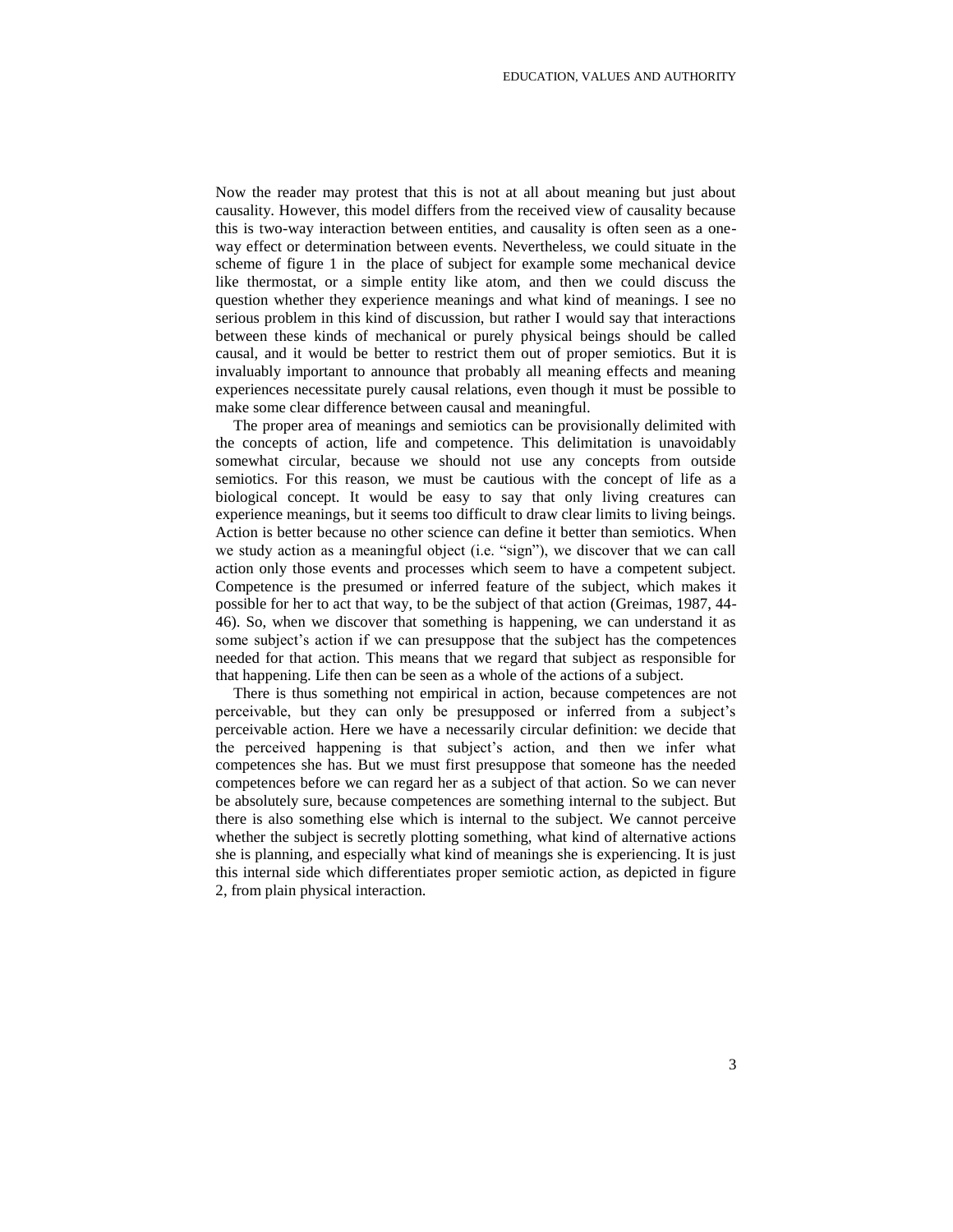

*Figure 2: Action of a competent subject*

Now at last we are ready to define meaning as an effect of an object in the environment of the subject's action which affects the course of her action. So this is quite a simple and straight forward definition with a somewhat biosemiotic tone. Some points must be stressed. The competent subject acts spontaneously and autonomously directing the course of her action within the limits and possibilities afforded by the environment. Although any and all of the objects in the environment can affect the subject and her action, it is always the subject herself who steers the course of the action - at least partly and at least the internal part of it. As biosemiotics has stressed, the environment of the subject consists only of the meaningful objects - or perhaps only of the meanings of the objects. This does not mean that the meanings were all conscious. That requirement would exclude most of the biosemiotics and also most of the normal actions of humans out of semiotics. It is only required that the subject actively, and according to her competences, takes in to account in her action the "passive" effect of some object or objects. Typically, this takes place when the subject perceives something, but it can also be that she knows or presupposes something about her environment, perhaps completely tacitly and unconsciously, and, as often happens, erroneously or fictively.

## GOAL OF ACTION AND LEARNING

It is a deep common sense assumption that a competent subject i.e. a proper subject of some action has always some goal or intention why she acts and in what she striving for in her action. Juridical and often pedagogical discourse talks about motives. This will be discussed more later, but at the moment we can say that the goal is an essential part of the subjects competence. While action is always in some way goal directed and the environment of the action sets uncontrollable restrictions to the possibilities of what can happen, including that the goal will not be always achieved. Sometimes the action will be unsuccessful. One central or perhaps the most important initial function of meanings is that it can tell us whether we are going to succeed or not, and should we go on with our action, or should we change or stop it. This requires only that the subject can initially differentiate two meanings: good and bad<sup>4</sup>. The good or positive means that for example a particular perceived object is something useful, and either the action towards it should be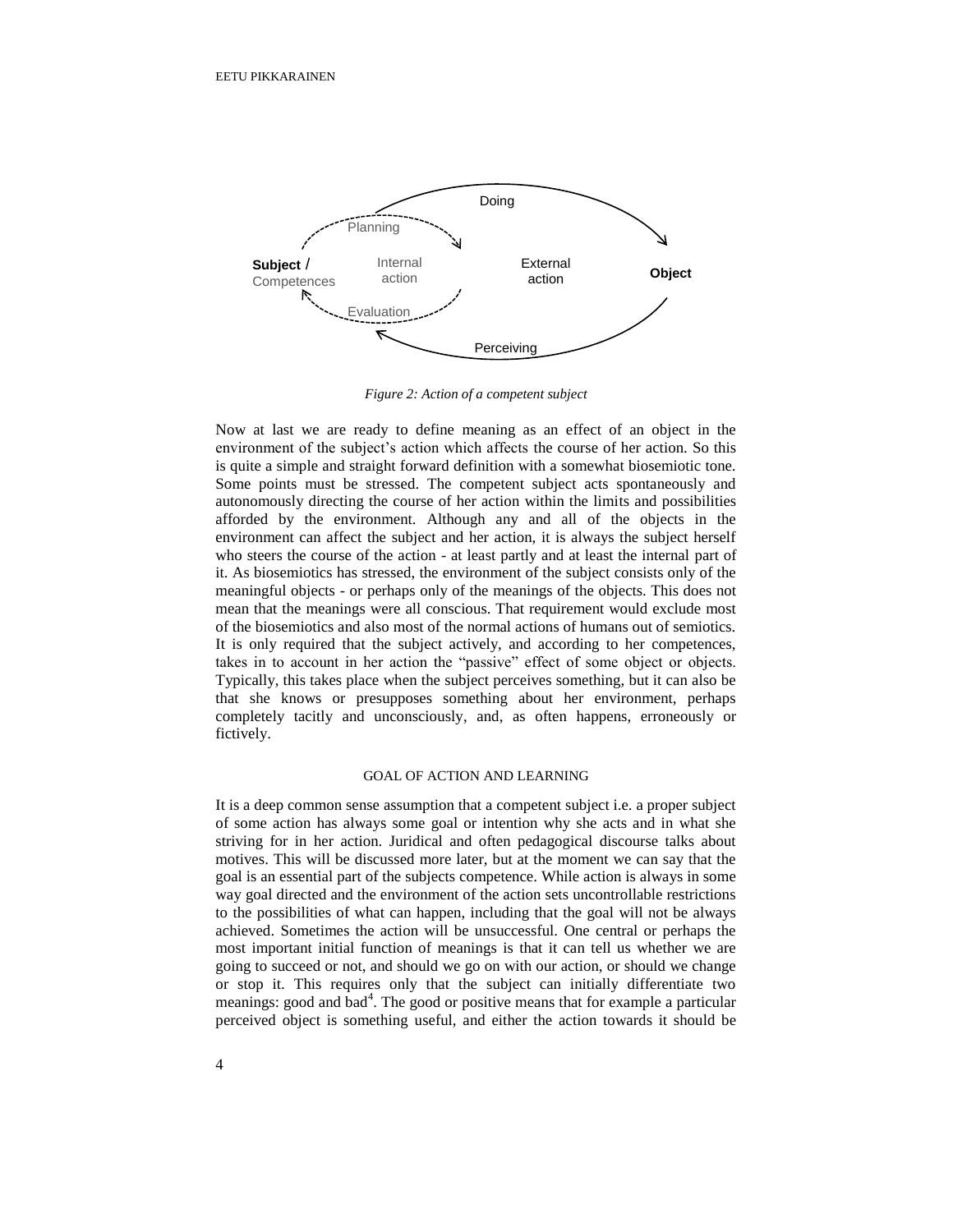continued or perhaps action should be steered more towards it. Respectively, bad or negative meaning suggests that action should be changed to some other direction, and the object should be avoided. This simple meaning structure can be depicted geometrically as two dimensional co-ordinates where the vertical axis is the amount and the horizontal axis is the contents of meaning. Here the different possibilities will be situated in a triangle shaped area according to figure 3. If meaning is low then it will be neither good nor bad, but if meaning becomes higher there can be a contradictory and tensioned situation where meaning can be either good or bad.



*Figure 3: The simplest meaning possibilities as "semiotic triangle"*

Learning as a competence change (Pikkarainen, [in print]) seems to be an essential and organic part of all competent and more or less successful action. The successful action in a certain kind of environment requires a certain kind of course of action and that requires certain kinds of competences. The subject can only act in those ways for which she has competences. If she cannot change the environment, then she is in need of a change of competences. As long as an action continues successfully, we may say that the subject can do that. Nevertheless, all the time learning is going on as the competence of the subject strengthens. As soon as the environment changes so much that the action does not success any more, we say that now she can no longer do it. At this time, the need for learning of course intensifies remarkably. If the competence of the subject changes so that she can again start to act successfully, we say that she learned (again) to do that. This kind of pragmatic learning can be depicted with the scheme of figure 4. We can utilize here the inference alternatives of Peirce so that the strengthening phase is called induction, the problem phase is the falsification of the inductive conclusion, and the search for new ways of action is an abductive phase (Douven, 2011).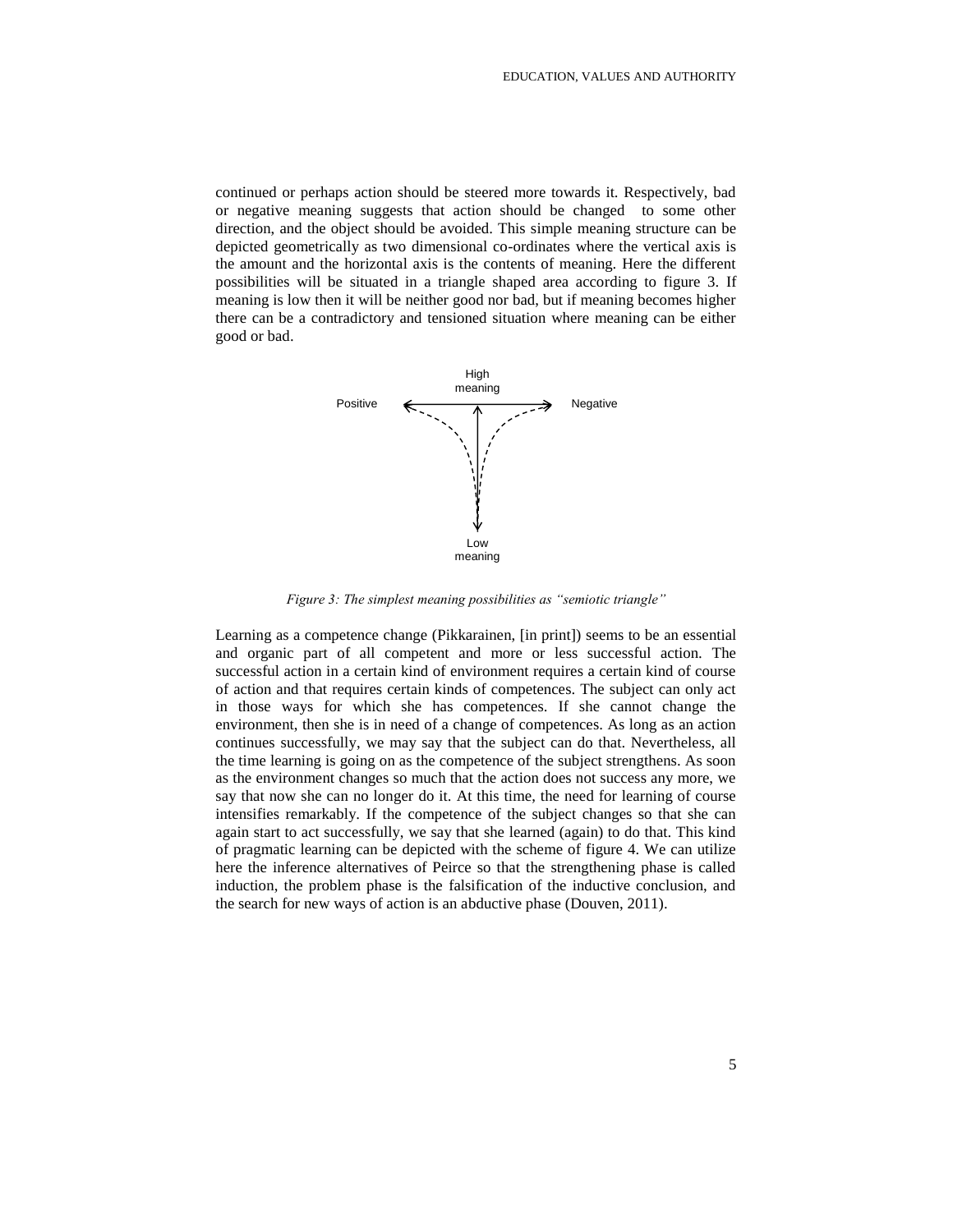

*Figure 4: The model of pragmatic learning*

When the subject's action becomes more complex, containing separate action alternatives like eating, resting, nesting, reproduction and escaping, there will of course arise a need for more versatile meanings than just good or bad (cf. Stjernfelt, 2007, chp. 9). Depending on what action alternative is ranked highest for the subject, the same object can have a different meaning, but it can still be recognized as same object. A piece of food can have no or minimal positive meaning when the subject is not hungry, but it can still be recognized as something special – perhaps for future possible needs. Thus the object means food even though its meaning can be more or less neutral in the good vs. bad dimension. This causes the multiplication of qualitative meaning possibilities.

When more qualitative meaning possibilities arise, the previous model of the semiotic triangle will grow to a semiotic square (Greimas & Courtés, 1982, 309). In a semiotic square (see figure 4), high meaning creates similarly a tensional axis between some opposite meanings like food vs. poison, friend vs. enemy or generally good vs. bad. However, now also in the more neutral situation there are respectively two possibilities: not-food and not-poison, not-friend and not-enemy, or not-good and not-bad (see Floch, 2001, 20-23). Something which is not-food may have a lesser meaning, but it still can be poison, and on this occasion it will again have more meaning. Anyway it is important to know also what some object is not - and what else it thus can be.



*Figure 4: Greimassian semiotic square*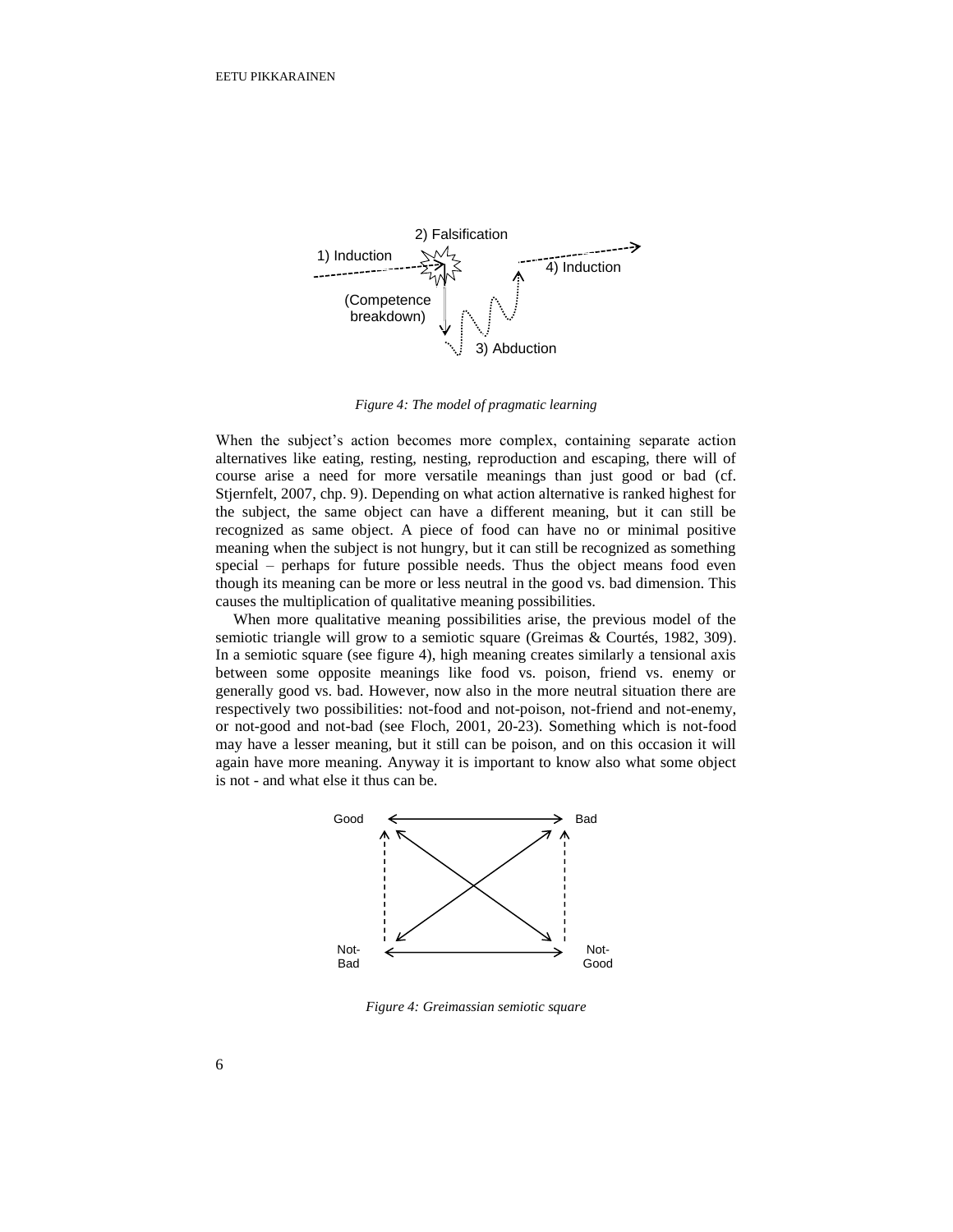This multiplication of meaning possibilities and their organisation in internecine relationships, which is depicted in the semiotic square, makes possible the specifically human conceptual learning and internal action based on concepts. However, this transition will not take place via simple pragmatic learning, but it requires education proper.

#### EDUCATION AS BECOMING A HUMAN

There is some difference between action and meanings of plainly biosemiotic subjects like animals and those of human subjects. Before we go to the disputed question about what is the difference and how deep it is, it is better to stress the similarities first. Actually, we have here three levels: first, the physical or "physiosemiotic"<sup>5</sup> level of plain causal relationships, secondly the biosemiotic or biological level of living and action based meanings, and thirdly the anthroposemiotic or human level. All these levels have strictly the same ontological basis. We do not need any ontological dualities or trialities and not even any ontologically loaded ideas of emergence. So the differences are only structural and functional, which means that entities of the lower<sup>6</sup> level have a more simple internal and external structure, and their interaction with their environment is different. They are different and they act differently. Secondly, the levels are nested so that every entity in the higher level is also an entity of the lower level and it has all the basic features, possibilities and restrictions of the entities of the lower level. (Heil, 2003; Pikkarainen, 2013.)

There are some generally held views about the differences between humans and animals. Perhaps the most important are following four features: humans have ethics and moral responsibility; they have a hugely greater ability to mould their environment; they have an ability use concepts for abstract reasoning and yet a special kind of self-consciousness. These four features are connected together and form one whole. The moulding ability is possible because of abstract reasoning, or alternatively, the changing of the environment requires the development of more abstract concepts. The ability to affect other people requires ethical control which again, with the use of abstract concepts, makes self-consciousness possible - and necessary.

All these characteristics can be quite easily understood as features of a human way of action - not as fixed properties of human beings as substances. However, as ways of action, these require certain competences which are probably missing from animals, and perhaps also missing from humans as biological creatures. This is the critical starting point of classical conceptions of education and Bildung: The competences for human action must and can be created in action because they are not innate and they do not develop automatically. Their development, the process of Bildung, requires educational care, guidance and control - both formal and informal.

# HUMANIZATION AND USE OF CONCEPTS

We can evaluate those previously mentioned characteristics of the human way of action differently. The ability to mould the environment so that it will transform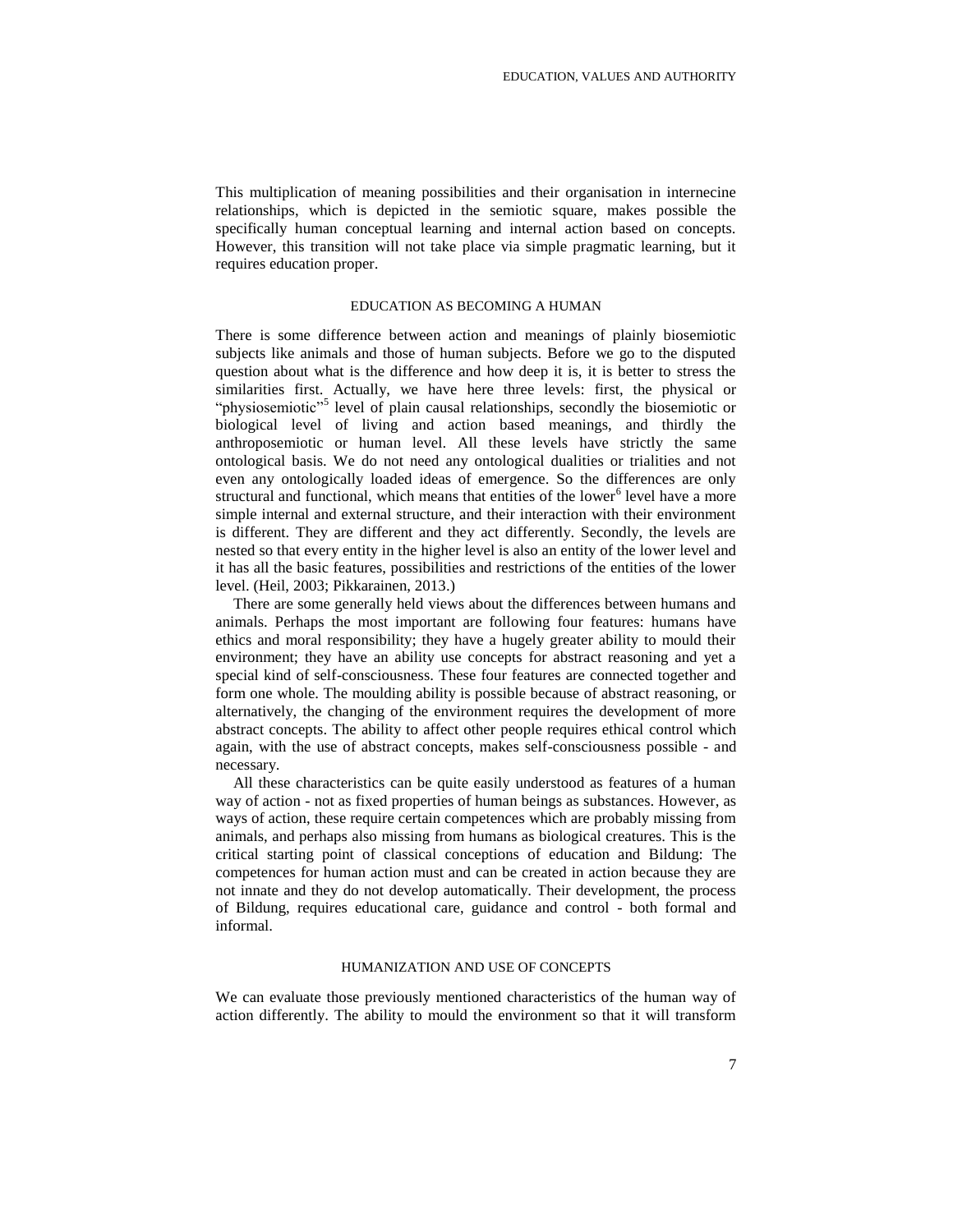radically to be unrecognizable, or even to destroy it as a living environment is perhaps not such a special ability after all, regardless of its possibly fatal consequences. Also animals and all living beings do it but only on a smaller scale. All action is then effecting the environment, changing it somehow. Rather the abstract reasoning has made it just possible to use unforeseeably effective tools for it. So perhaps the use of abstract concepts and reasoning which makes this possible is the most peculiar and critical difference between humans and animals. It seems quite clear that this ability has become possible by the use of human languages. Only language-using humans can infer logically, monitor their own belief formation, reflect their desires and attribute thoughts to other beings (Bermúdez, 2003, 188). These skills require the ability to "hold a thought in mind" i.e. to think about a thought and this is possible only through human language which codifies thoughts as explicit signs (Bermúdez, 2003, 172).

Here we must not think of human language as a communication system consisting of symbols which are just arbitrary signs referring to some objects, like the simplified language games described by Wittgenstein in the beginning of Philosophical Investigations (Wittgenstein, 1981). It is true that the invention of symbolic or arbitrary reference is an enormous innovation affording a flexible and effective tool to communicate meanings, but more important is the possibility to use this tool in thinking. Coarsely this means that by mentioning in inner speech or auto-communication the name of some phenomenon a human can evoke internally the same meanings which would rise if she encountered that phenomenon really in her environment. In a similar fashion, Wittgenstein's builder causes his assistant to bring a brick just by shouting the name. Actually Pavlov created this kind of arbitrary symbol for his dogs in his laboratory, but only in human use have the linguistic symbols made it possible that "[Hu]Man is freed from the enthrallment of things by giving them names (Thom, 1985, 289)."

A very important point is that human language is not primarily a communication system but a modelling system. This together with syntax makes it possible to frame an indefinite number of non-existent possible worlds (Sebeok, 1991, 56-58). Yet even this possible articulated reference to non-existent objects does not unveil the essence of conceptual thinking, but we must in addition to inter-word syntax take into account the intra-word structures. This means firstly that most, if not all, concepts are analyzable into content components, and in this analysis we must use other concepts. Secondly, this means that the words of language form an interconceptual network where every concept is definable by other concepts. This is the core of Saussurean notion of language (Saussure, 1983) and the Greimassian notion semiotic system (Greimas & Courtés, 1982, 295).

Here, however, as Wittgensteinians stress, the language as a reservoir of concepts is not as important as the use of these concepts. A typical or possible use of language is the articulation of the models of existing or non-existent parts of our environment as we saw above, but there is still another use which may be the most important characteristic feature of a human being and human action. This use is reasoning in the form of inferring from one model to another. Robert Brandom has propagated an incisive name for this action as "a game of giving and asking for reasons" (Brandom, 2000; 2009). What is peculiar here is that the relations between the sentences or claims as minimal parts or forms of the models are much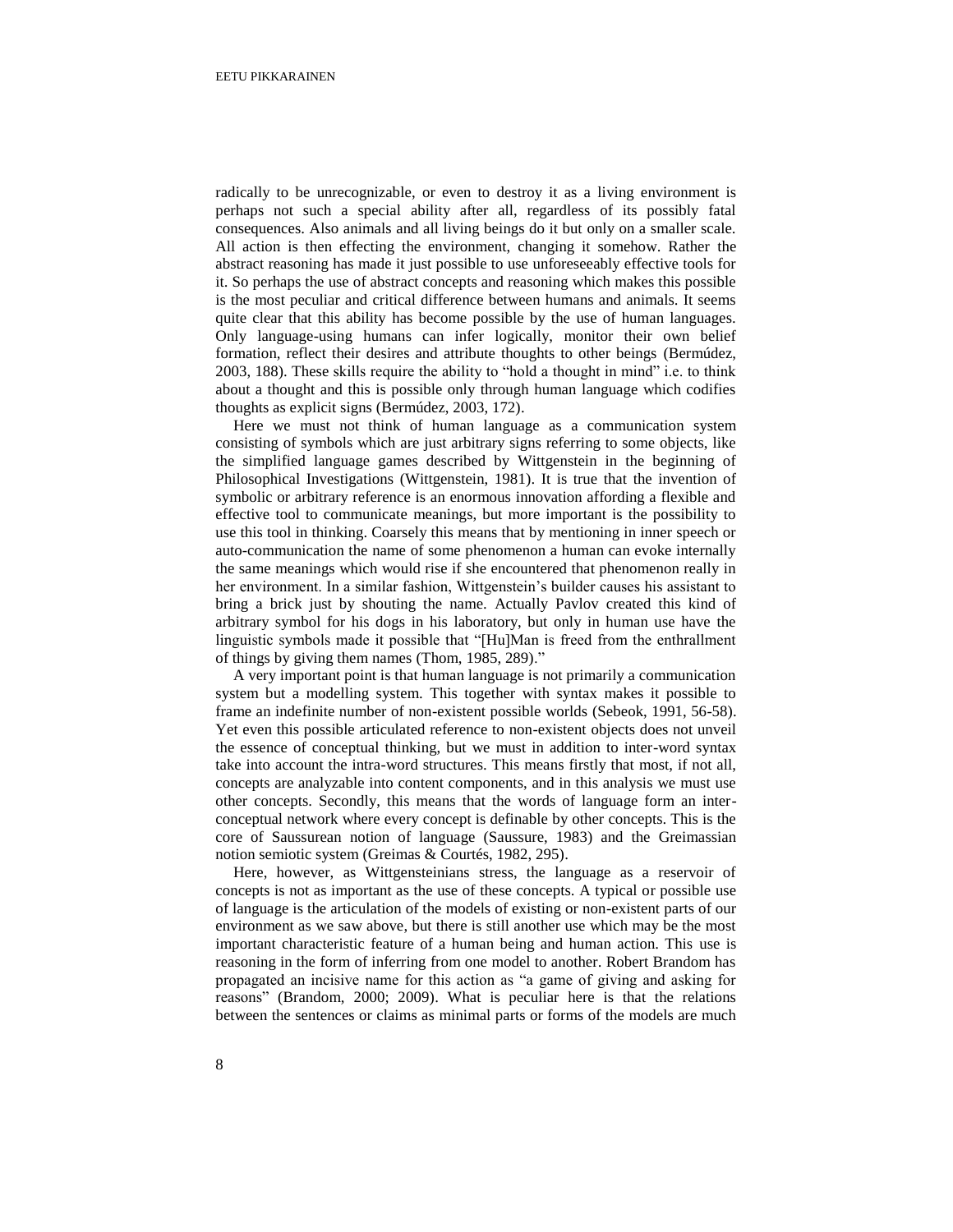more essential than the relationships between these expressions and their possible objects or referents.

The inferential relationships between the expressions are neither determined by the objects they refer to, nor by the fixed network of language solely, but rather they are formed just in this rule based action of giving and asking for reasons. Their basis is the commitment of the language users to logical rules like "if A and B then A" and - what is still more important - to rules of material inference like "if A is red then A is colored". Our understanding of the contents or meanings of a concept is directly dependent on the material inferences we can make from and to the expressions where that concept is used (Brandom, 2000, 61). These rules of inference and contents of concepts are all the time questionable, and it is just because of this that we must submit ourselves to that continuous game of giving and asking for reasons - reasons for our beliefs, our actions, our linguistic expressions and our inferences. This is the metasemiotic function of human language, and the basis for our reflective self-consciousness.

### WHAT ARE VALUES AND WHERE DO THEY COME FROM?

Ethics is one of the central characteristics of a human being and human action. Human moral behaviour has much in common with other social animals and it seems to be deeply rooted in our biological setup developed by evolution (Gazzaniga, 2009), but here I do not mean this basic heritage but rather the moral action and responsibility in connection with ethics as moral reflection and reasoning. Ethics as moral reasoning is of course based on the conceptual and inferential reasoning described above. But it is also the other way around, that conceptual reasoning is based on a certain kind of moral responsibility and normative commitment to the inferential rules and linguistic expressions. I will return this idea of Brandom a little bit later.

The concept of value is quite central to almost all kind of ethics - and yet important in many areas outside ethics especially in aesthetics. So let's start from values. There are some two or three basic ontological assumptions about what values are. One is the objectivist stance which says that values are something existing objectively and independently of any subjects' ideas about them. An objectivist can be either an idealist like Plato, who thinks that values are objective ideas, or more naturalist like Aristotle, who thinks that values exist in nature as essences. The other pole is subjectivism according to which values may be just some subject's preferences<sup>7</sup>. Both or all of these views have serious problems, especially about the learnability and knowability of values. In addition to those problems, there is a conceptual problem about the meaning of the concept of value. Value is something that is or should be pursued, increased or sheltered. So it is something which is missing or it is in danger of vanishing. Essential to it is not its existence, but rather its non-existence.

As something non-existent or a vanishing object or state of affairs, value is similar to a goal of action. So it seems to be something subjective in a similar way as action is necessarily subjective. It must have a subject. But is subjectivism then right? No, at least from the point of view of pedagogy this would be a problematic stance because if all subjective goals were equally values then there could not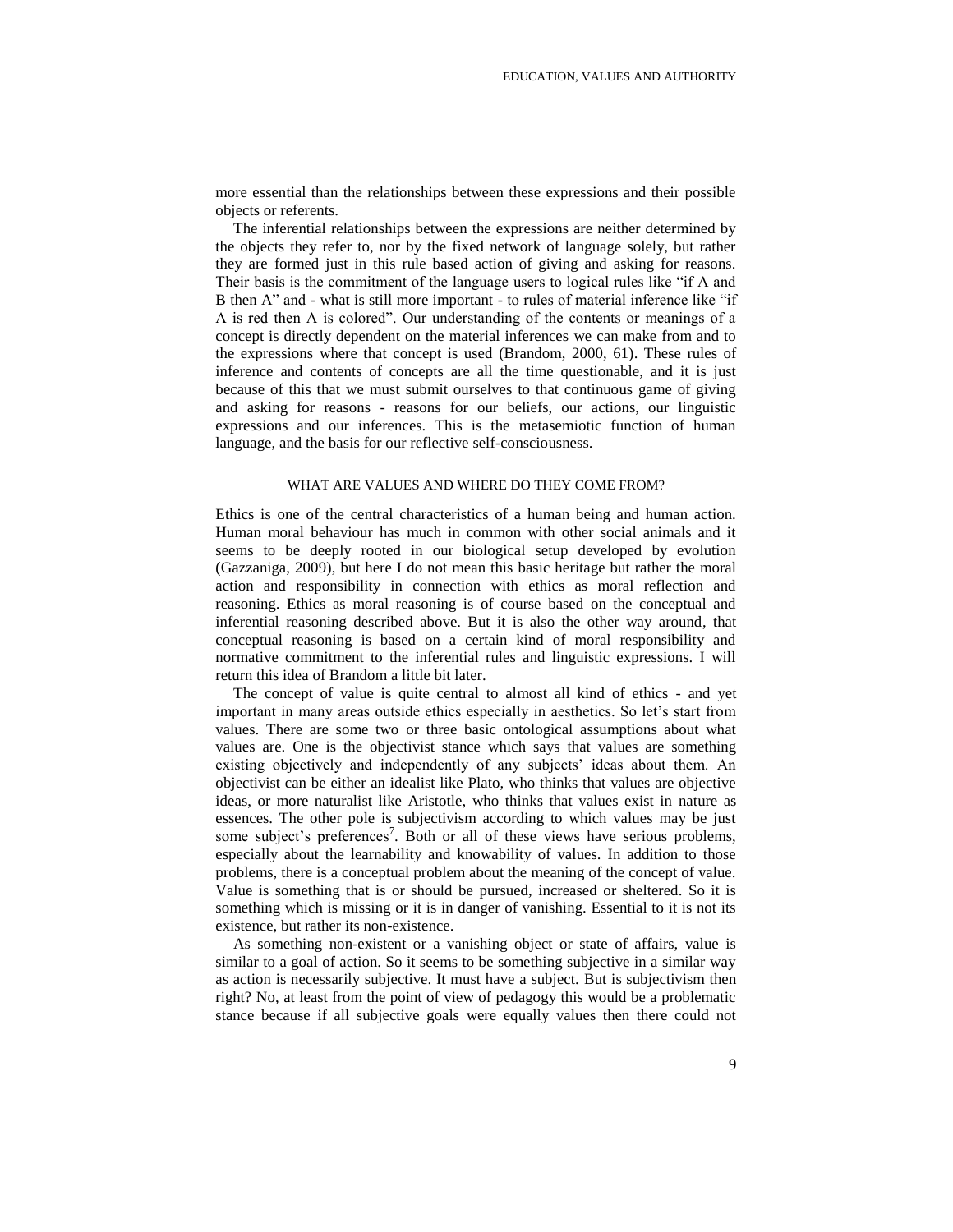araise any ethical problems with them. All my doings were always valuable and right, no matter what others think. There could raise social problems but not ethical ones. So there must be a possibility to ask if this or that goal of my or your action is really a value or according to a value. A social or intersubjective solution cannot be either because one should be able to ask this same question about commonly shared goals.

The solution could be some kind of not-objectivist rationalism in the form of a Brandomian game of giving and asking for reasons. This solution in a way reduces ethics to conceptual reasoning, but it does not reduce the contents of ethics i.e. morality and moral problems to reasoning. Brandom (e.g. 2000, 33) stresses the Kantian roots of his thinking, and the idea that a human being is free to commit herself to rational rules of both action and thinking. Here we can follow Martin Kusch's interpretation of Kantian ethics that a human being must first have - to be learned and inherited - the natural and conventional morals before she can apply her reason to these probably one sided and controversial principles and conventions of moral action and evaluation (1983). Actually, I suppose that the adequate learning of conventional morals - an ability to commit oneself normatively to any rules - is a prerequisite for rational commitment to all reasoning, both theoretical and practical.

#### AUTHORITY AND PEDAGOGY

As said above, every subject learns all the time as long as it lives and acts. No special educational authorities are needed for that. Yet we can say that actually the environment has that authority. It allows some actions and prevents others, and it requires certain kinds of competences from the subject for successful action. In pedagogy, this situation changes so that some other people, as individuals and collectives, take the authority and start to manipulate the learning environments and to require certain new competences. This taking of authority is not always necessarily conscious and wilful. For example, parents may just find themselves in that situation and start acting the way they remember their own parents have acted. But on the other hand, an educator's situation typically stirs more or less rational reflection about the reasons for different alternatives of educational action.

Educating, like all action, has some goals and pursues some values. According to Greimas there can be two fundamental values or rather value pairs. One is Life vs. Death and the other is Culture vs. Nature. (These pairs should be situated to the semiotic square to get the proper value structure.) The first is the basis for all individual meaning horizons and the second is for all collective or social ones (Greimas & Courtés, 1982, 175, 361). He does not relate to each other these two pairs which form the high meaning axis of the most basic semiotic square, respectively in either idiolectal or sociolectal meaningful expression. My view, however, is that they are developmentally nested so that Life vs. Death is more original and it is the main value structure on the biosemiotic level. On the anthroposemiotic level there emerges the new value pair which is partly in dissonance with the earlier and in principle and at least in some situations start to control it. With this I mean that biosemiotically Life vs. Death is always identical with Good vs. Bad, but in social settings it is possible that Death or Not-Life (e.g.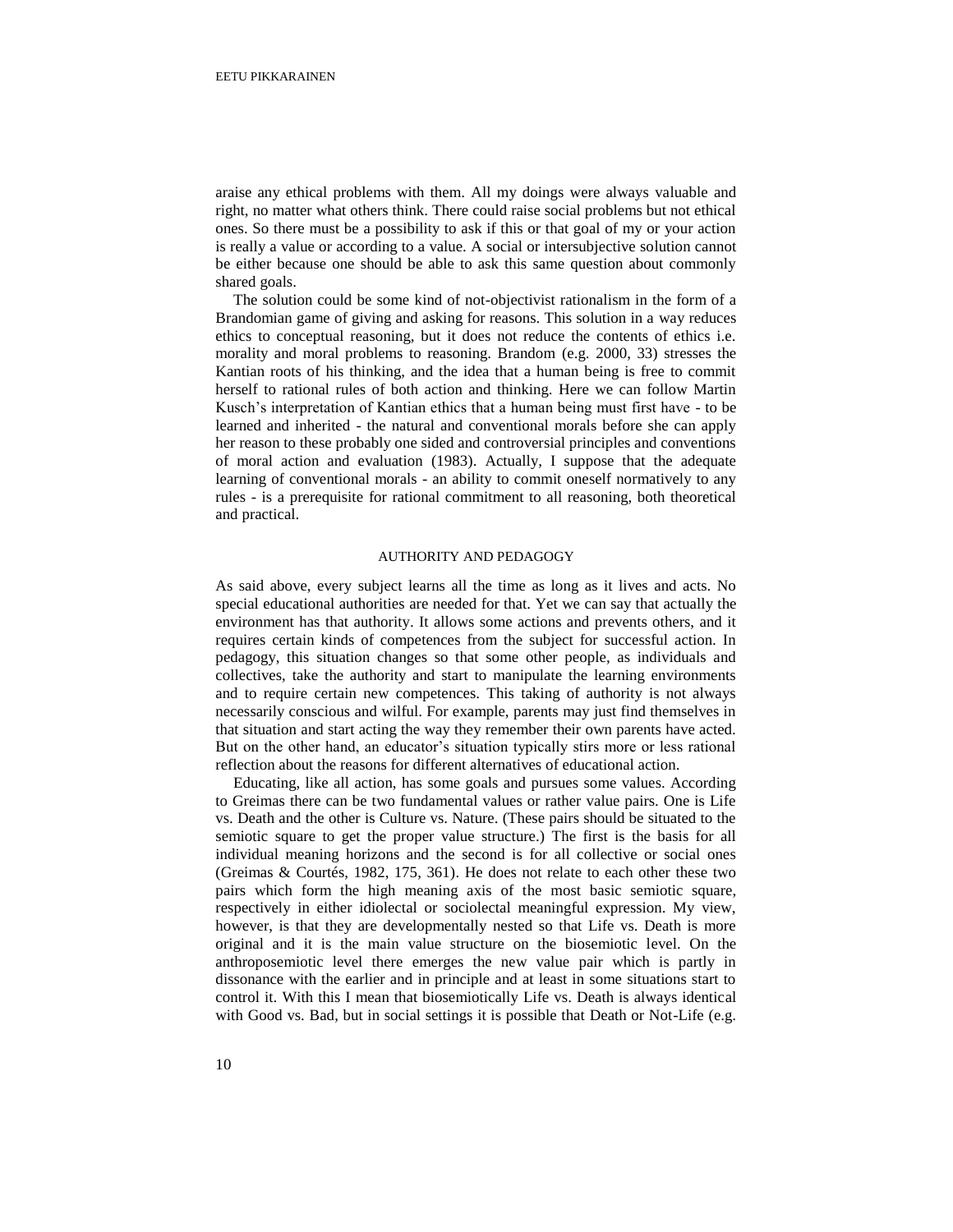suffering) can be better than Life or Not-Death (e.g. escape) if it happens to be the prize of promoting or sheltering the value of Culture. This hierarchical value structure is depicted in figure  $5^8$ .



*Figure 5: Structure of basic values*

While all learning and action initially takes place in the biosemiotic sphere, pursuing Life - whatever it consists of for that subject - and avoiding Death is raised to the cultural and thus anthroposemiotic level by education. Thus an educator must be seen of as a special source of authority, not unconditionally compelling and restricting like the environment of action, but rather as a moral authority which has an effect through the subject's own commitments. With the famous Greimassian (1980, 206) actantial analysis this means that an educator is not a Helper but rather a Sender. However, the situation is not of course so simple, because the educator as an educating subject must have a Sender herself and she is acting by the mandate of the Culture. But if we regard Culture as a value rather than an actant, then we could suppose that the society which gives the statutory authority to the educator is the final Sender. Nevertheless, this is a problematic view because we earlier stated that values cannot be reduced to preferences and the laws and perceptions of society are just more or less shared and collective preferences. So a better candidate for the final Sender would be a *tradition* understood as a continuous conceptual research program (MacIntyre, 1988). Nevertheless, an educator is a mediating Sender who can often be seen also as a Helper, or rather an advocate of the educated in her relationship to society as the hermeneutic tradition of pedagogy has stressed with the concept of pedagogical relationship (Wulf, 2003, 31-33).

#### PARADOX OF PEDAGOGY

Values of education, and generally all action are thus either Life values or Culture values. The former are based on the being of subjects as subjects of action. They are means-end rational values of any action, but the most basic of them are those values which make it possible to continue to exist as subjects. Thus they are, of course, important and necessary, also in the anthroposemiotic sphere. The latter values could be any aims and contents of existing cultures and traditions, but the special anthroposemiotic core of these values is the ability to use concepts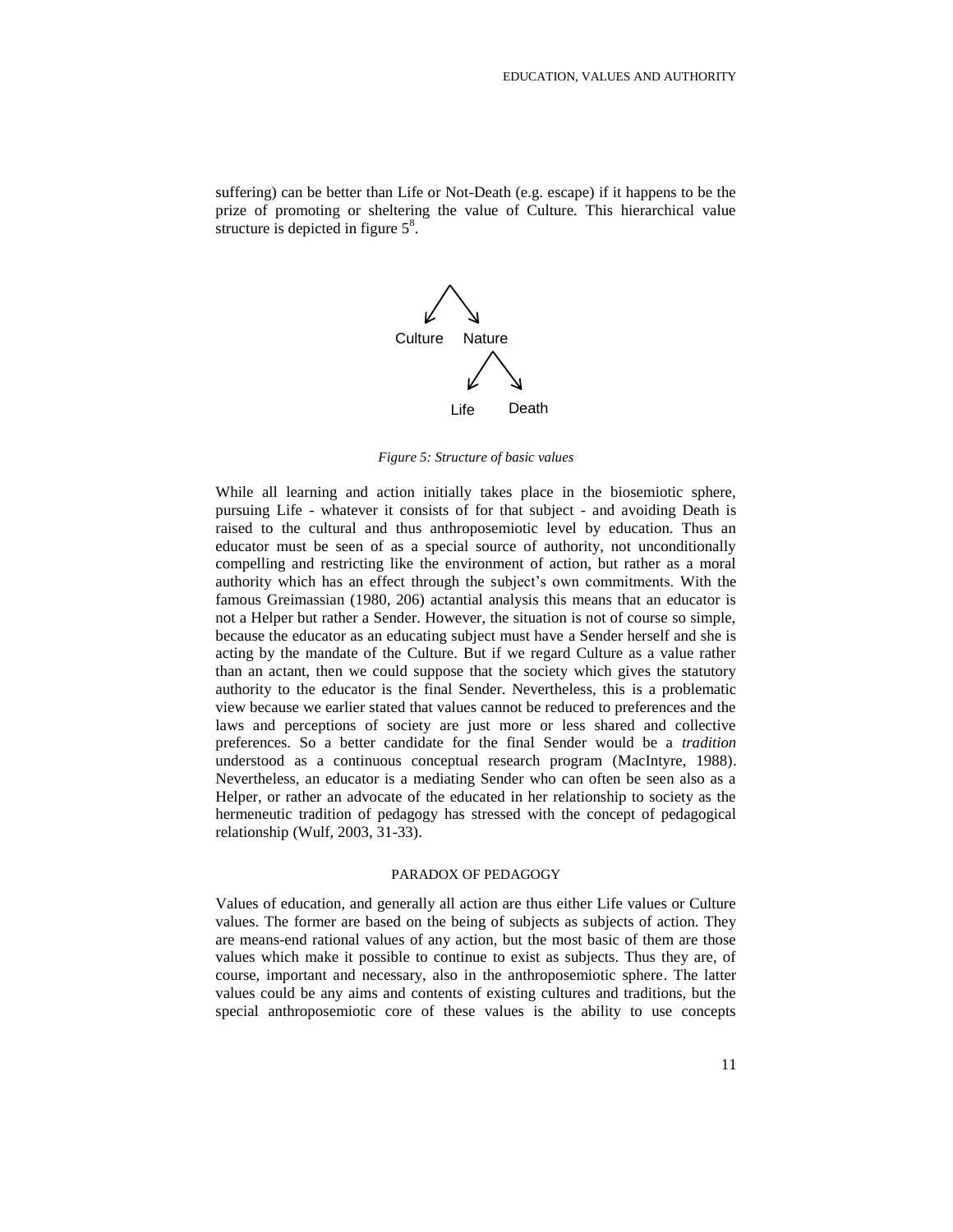inferentially. This is literally a critical ability, because it makes it possible to rationally criticize any ideas, actions and situations. This is the basis for human freedom but it is itself based on freedom. As Brandom (2009, 117) stresses, it was Kant's greatest invention that human beings are free just because they can commit themselves to self-imposed norms and rules. By following self-made rules, human beings commit themselves to moral responsibility of what they do and what they should do. Only this commitment makes the inferential use of concepts and thus any rational deliberation of action possible.

This invention caused for Kant the famous paradoxical core problem of the theory of education: how can we reconcile freedom as an aim of education and coercion as its necessary means (Kant, 1992, 20). Partly this problem can be now reinterpreted so that the aim of education is to lift the educated to the anthroposemiotic level, and develop their anthroposemiotic competences, but the means of education must largely be biosemiotic. A possible direction for a solution to this problem could be the analysis of a modal structure of human competences. It is important to note that the question of moral responsibility and rational deliberation is connected to all action, not just some especially moral action. According to Greimas's theory, there are four types of modal competences connected in every special competence of some doing (Greimas, 1987, 121-). These modal competences are respectively related to the modal auxiliary verbs: Want, Can, Know and Must<sup>9</sup>.

Finally, I will briefly draft a model of modal learning which could lead from the biosemiotic to the anthroposemiotic sphere, and thus realize the Bildung process. This learning will take place in three stages. The first stage is purely biosemiotic (and pragmatic). In it, the subject first *wants* to do something to achieve some state of affairs. Then the subject tries to do that in some manner. Depending on the environment the subject *can* or *cannot* do it and achieve its goal. Now, and at least after some trials, the subject will *know* how it can and how it cannot achieve its goal. This know-how will take a virtual form of a technical norm: if I want to get X in an environment Y I *must* do Z. This recurrent circular process is depicted in figure 6. In the second stage, the situation is social and the subject must take into account other subjects who have their own goals. Now there is, in addition to the physical environment, also the actantial environment with useful Helpers and dangerous Opponents and mighty Senders and Receivers. The subject must negotiate and accommodate its goals with the goals of others. The most important change on this level is through the new medium of negotiation: human language which combines the modelling and communication functions. This makes it possible to transfer to the third stage where the subject can explicitly discuss its aims and beliefs both with it itself as well as with others. This starts the game of giving and asking for the reasons, where the reciprocal commitment to the commonly understandable rules of reasoning is essential. Now the subject can rationally articulate and form its own desires, ideals and identity. (Stojanov, 2007.)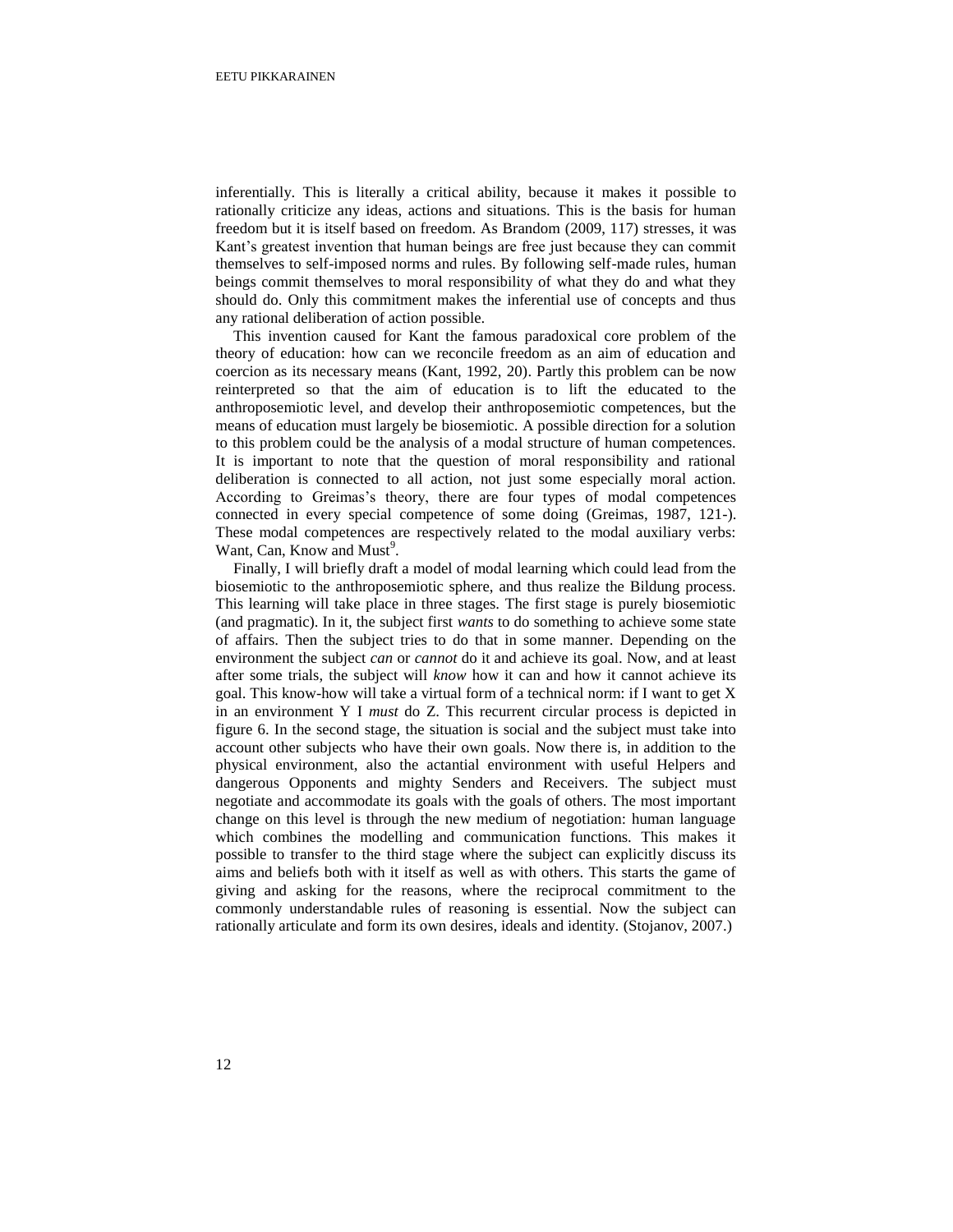

*Figure 6: Model of modal learning*

### **CONCLUSIONS**

I have attempted here to outline the relationships of the concepts of education, values and authority. They seem to have multiple and circular connections. Values, as rationally deliberated and conceptually explicated ideals and goals of action, are the special characteristic of human rationality. The rationality of values requires on the one hand their authority over human action, and on the other hand conceptual reasoning as to why just this or these values must have more authority than others. The development of competence for conceptual deliberation requires special pedagogical action and a certain kind of education. That education must on one hand take the form of biosemiotic influence to the educated via reorganisation of the environment, but on the other hand it must take a form of just that rational game of giving and asking for reasons i.e. reciprocal serious dialogue. Our double problem as educators is at the same time to bear the authority of the mighty Sender and the authority of pure argument. A helpful aid to avoid the schizophrenia of this paradoxical situation may be to remember to rationally reflect on the final value of  $P$  pedagogy, and order the means according to it and the situation<sup>10</sup>.

## **NOTES**

<sup>&</sup>lt;sup>1</sup> For an English introduction to the concept of Bildung c.f. (Kivelä, Siljander, & Sutinen, 2012).

<sup>&</sup>lt;sup>2</sup> For Greimas, meaning is the absolute precondition and starting point for semiotic research, but as a basic concept it is itself undefinable (Greimas, 1987).

<sup>&</sup>lt;sup>3</sup> C.f. the Peircean triadic concept of sign in which the sign vehicle or representamen conveys something about the object to the interpretant (c.f. Peirce & Marty, 2012).

<sup>4</sup> Thom (1985, 284) speaks about attractor and repelling signs and Deely (2004) uses symbols + and -, and also differentiates a neutral alternative 0 with no meaning.

<sup>5</sup> Deely (2001) has suggested the term *physiosemiosis* referring to Peirce's pansemiotic views. Although I like this term, I disagree with him to some extent about the nature of that phenomenon.

 $6$  Lower is not a pejorative term here but it means only the earlier mentioned items in the list, and higher respectively means later mentioned ones.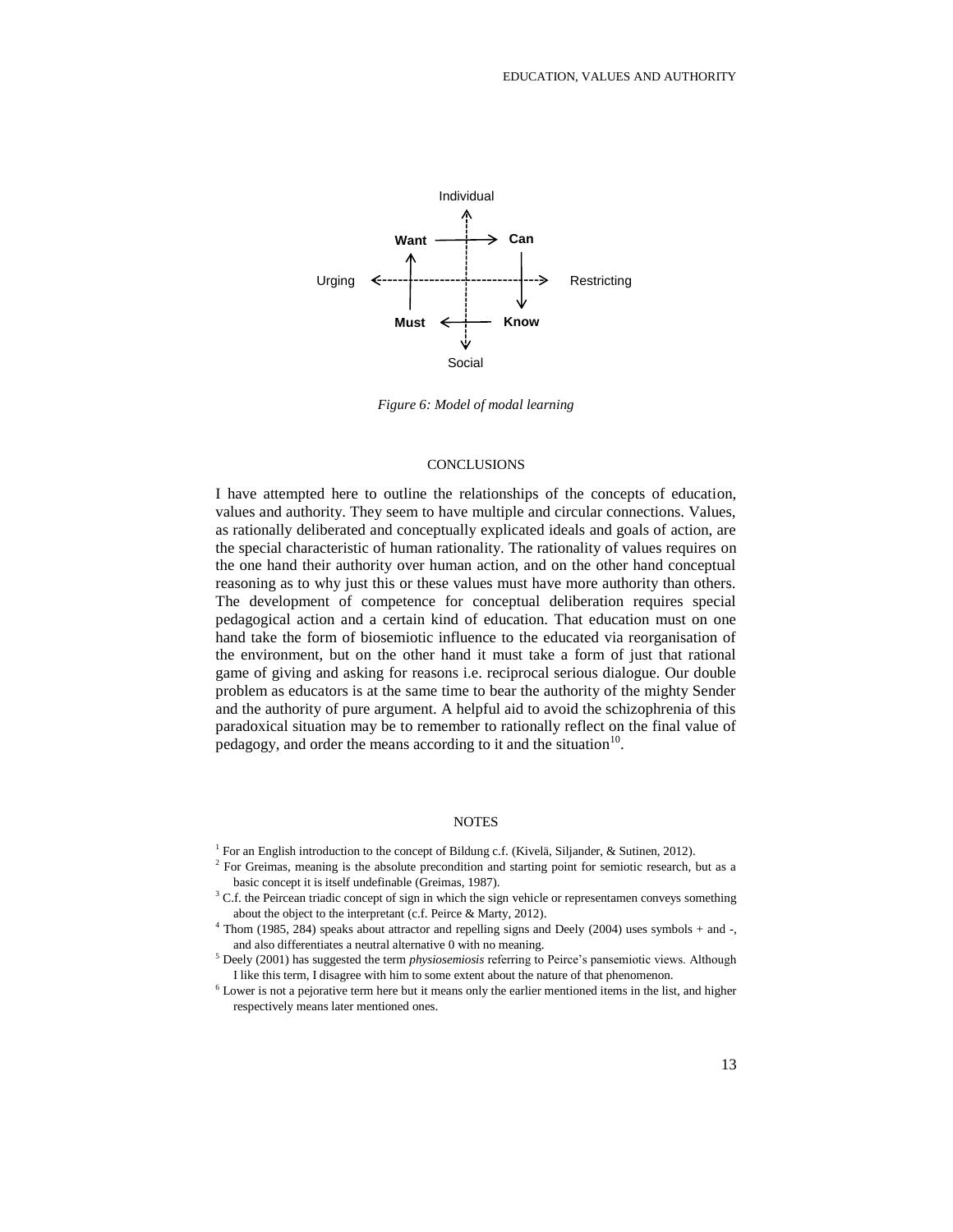- $7$  C.f. Kristiánsson's (2010) quite similar analysis of alternative ontologies behind ethical emotion education as rationalism and sentimentalism.
- <sup>8</sup> A natural conclusion is that there are no values in physiosemiotic level.
- 9 See more detailed analysis in (Pikkarainen, [in print]; Tarasti, 2012).
- <sup>10</sup> This reflective activity is traditionally referred to as a concept of pedagogical tact (Van Manen, 1991).

#### REFERENCES/BIBLIOGRAPHY

Bermúdez, J. L. (2003). *Thinking without words*. Oxford: Oxford University Press.

- Brandom, R. (2000). *Articulating reasons: An introduction to inferentialism*. Cambridge, Mass: Harvard University Press.
- Brandom, R. (2009). *Reason in philosophy: Animating ideas*. Cambridge, Mass: Belknap Press of Harvard University Press.
- Deely, J. (2001). Physioemiosis in the semiotic spiral: A play of musement 1. *Sign Systems Studies, 29*(1), 27.
- Deely, J. (2004). Semiotics and Jakob von Uexkull's concept of Umwelt. *Sign Systems Studies, 32*(1), 11-34.
- Dewey, J. (1985). Democracy and education. In J. A. Boydston (Ed.), *The middle works of John Dewey: 1899-1924. Volume 9, Democracy and education, 1916*. Carbondale: Southern Illinois University Press.
- Douven, I. (2011). Peirce on abduction (supplement). In E. N. Zalta (Ed.), *The Stanford encyclopedia of philosophy* (Spring 2011 Edition) Retrieved from

http://plato.stanford.edu/archives/spr2011/entries/abduction/peirce.html

- Floch, J. (2001). *Semiotics, marketing and communication: Beneath the signs, the strategies*. Basingstoke: Palgrave,.
- Gazzaniga, M. S. (2009). *Inhimillinen: Ainutlaatuisuutemme tiede* [Human: the science behind what makes us unique] (K. Pietiläinen Trans.). Helsinki: Terra Cognita.
- Greimas, A. J., & Courtés, J. (1982). *Semiotics and language: An analytical dictionary*. Bloomington: Indiana University Press.
- Greimas, A. J. (1980). *Strukturaalista semantiikkaa* [Sémantique structurale: recherche de méthode] (E. Tarasti Trans.). Helsinki: Gaudeamus.
- Greimas, A. J. (1987). *On meaning : Selected writings in semiotic theory*. London: Pinter.
- Heil, J. (2003). *From an ontological point of view*. Oxford: Clarendon Press.
- Kant, I. (1992). *Kant on education* [Ueber Pädagogik] (A. Churton Trans.). Bristol: Thoemmes Press.
- Kivelä, A., Siljander, P., & Sutinen, A. (2012). Between Bildung and growth connections and controversies. In P. Siljander, A. Kivelä & A. Sutinen (Eds.), *Theories of Bildung and growth: Connections and controversies between continental educational thinking and American pragmatism* (pp. 303-312). Rotterdam: Sense Publishers.
- Kristjánsson, K. (2010). Emotion education without ontological commitment? *Studies in Philosophy & Education, 29*(3), 259-274. doi:10.1007/s11217-009-9165-z
- Kusch, M. (1983). Kantin oppi kategorisesta imperatiivista. luonnollinen siveellisyys ja kategorinen imperatiivi. [Kant's doctrine of categorical imperative: Natural morality and categorical imperative] *Genesis: Filosofinen Kulttuurilehti,* (2), 29-34.
- MacIntyre, A. (1988). *Whose justice? Which rationality?*. London: Duckworth.
- Peirce, C. S., & Marty, R. (2012). Peirce's arisbe: 76 definitions of the sign by C.S. Peirce. Retrieved 2/28/2014, 2014, from http://www.cspeirce.com/rsources/76DEFS/76defs.htm
- Pikkarainen, E. ([in print]). Competence as a key concept of educational theory: A semiotic point of view. *Journal of Philosophy of Education,*
- Pikkarainen, E. (2013). From the ontology of interaction to the semiotics of education. In K. Tirri, & E. Kuusisto (Eds.), *Interaction in educational domains* (pp. 51-62). Rotterdam: Sense.
- Saussure, F. d. (1983). *Course in general linguistics*. London: Duckworth.
- Sebeok, T. (1991). *A sign is just a sign*. Bloomington: Indiana University Press.
- Stjernfelt, F. (2007). *Diagrammatology: an investigation on the borderlines of phenomenology, ontology, and semiotics*. Dordrecht: Springer.